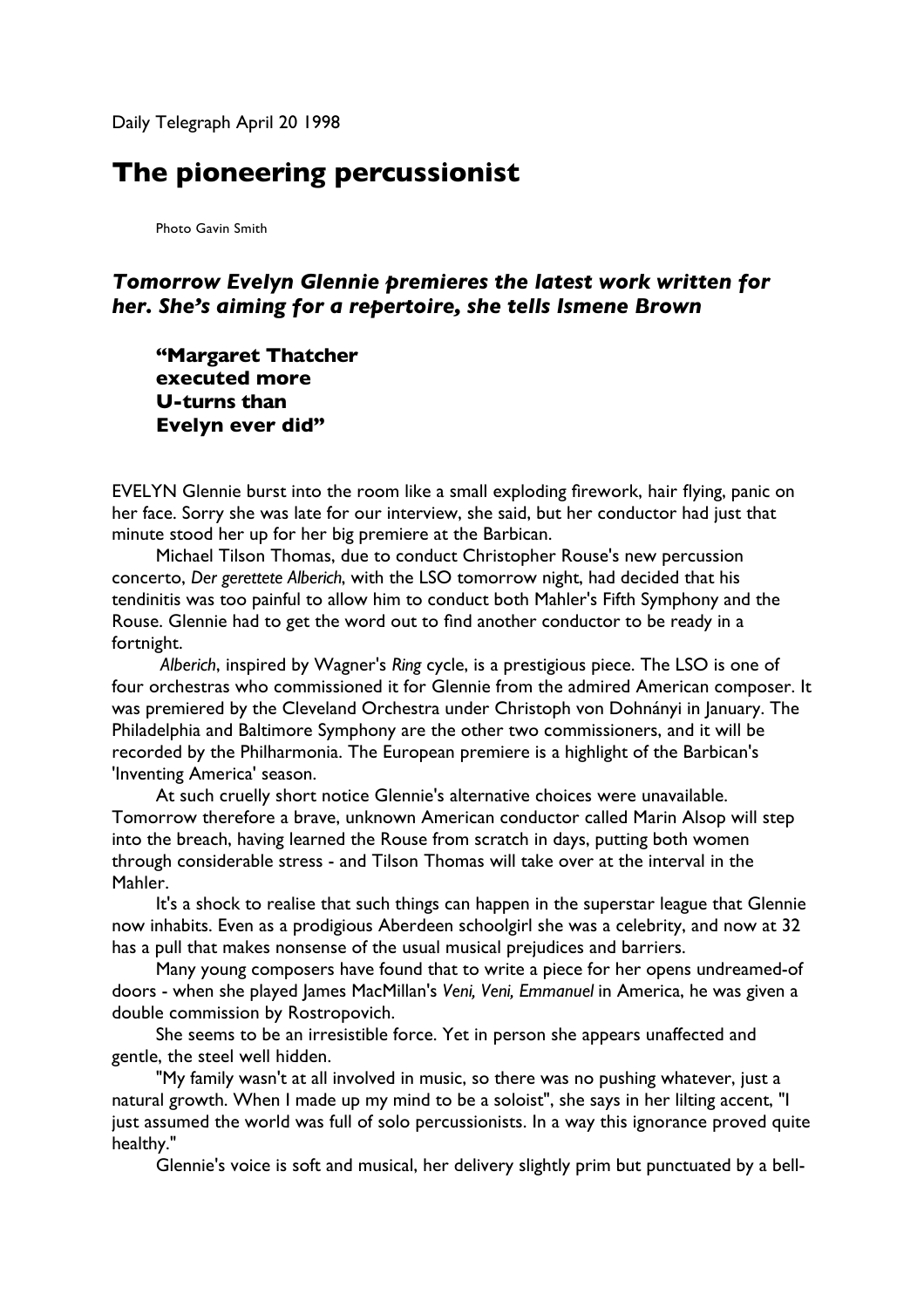like laugh. It doesn't give a hint of her deafness, and coupled with her Rosanna Arquette looks, it is a beguiling disguise for someone possessing such resolve that her husband, Greg Malcangi, once said, "Margaret Thatcher executed more U-turns than Evelyn ever did."

Twelve years ago, she was driving a van loaded with hired instruments to any small hall where they would engage her. She badgered amateur music societies in that charming, irresistible way. She effectively paid to play with them.

"If you want to create a *dent*, you have to do something. I never visualised myself out of work. I thought, no matter what happens, I will create the repertoire and present it in such a way that orchestras will not refuse to play this."

They did not refuse. She now earns big money, enough to cover her breathtaking £150,000 annual transport costs for her instruments, run a large Tudorbethan house in Huntingdonshire, run an office, buy an armada of exotic instruments wherever she goes, and put some aside to commission new composers.

She has five core percussion kits dotted round the world (to avoid customs problems). She has an accomplished site on the Internet's world wide web called simply "evelyn.co.uk", where you may hear her demonstrate various instruments, or click on a map of the world to discover, in your continent, some of her 100-plus concerts every year from now till 2001 (so far). She has inspired a new craze percussion - the new BBC Young Musician of the Year, Adrian Spillett, is a percussionist.

CRITICS have sighed that this awesome artist ought to play more consistently good music, that some second-rate composers are getting aired as star-vehicles, that percussion isn't out of the woods yet as a serious solo contender.

Surprisingly, Glennie agrees. "In my career I've performed nearly 70 concertos, and there are over 300 pieces in these cupboards behind us. And I would say there are only about 10 that I really enjoy playing - five would be my first choices, another five would be couplings."

But playing dodgy music, it appears, is virtually unavoidable in a career where there is no track record. Like the glass harmonica and celesta before it, the marimba (a melodic form of xylophone) has excited a few composers, but one good Paul Creston concerto does not make a repertoire. Drums and gongs are big in rock and ethnic, but not in the concert hall.

"I knew I wouldn't last if I couldn't bring in good music," says Glennie. "Early on I could see in the eyes of the orchestral players that the pieces weren't grabbing them, and I felt like saying, look, please be patient! This will work out in the end! A lot of pieces I did were *not* good, but I could either sit at home and not play, or I could play this bad piece. And I decided to play the bad piece but project it in such a way that it didn't seem quite so bad."

Thanks to her television appearances, most people now knows what Glennie projection is - that "visual" appeal that comes so naturally to her. She does odd things: she plays a theatrical trick on the audience at the start of the new Rouse work; in July she has a performance in Spitalfields Market Opera as part of the City of London Festival in which a painter on stage reacts in paint to her sounds.

She plays in bare feet, not as a sexy gimmick (though it is sexy, all the same), but all the better to hear with. Glennie's deafness has been much misrepresented. You would think, from some of the coverage about her, that she was locked in a silent world, using only visual clues to make music for the benefit of "normal" people.

Part of the reason for the website is to put this potty idea right. In a "Hearing Essay", Malcangi writes that hearing is "basically a specialised form of touch", of picking up